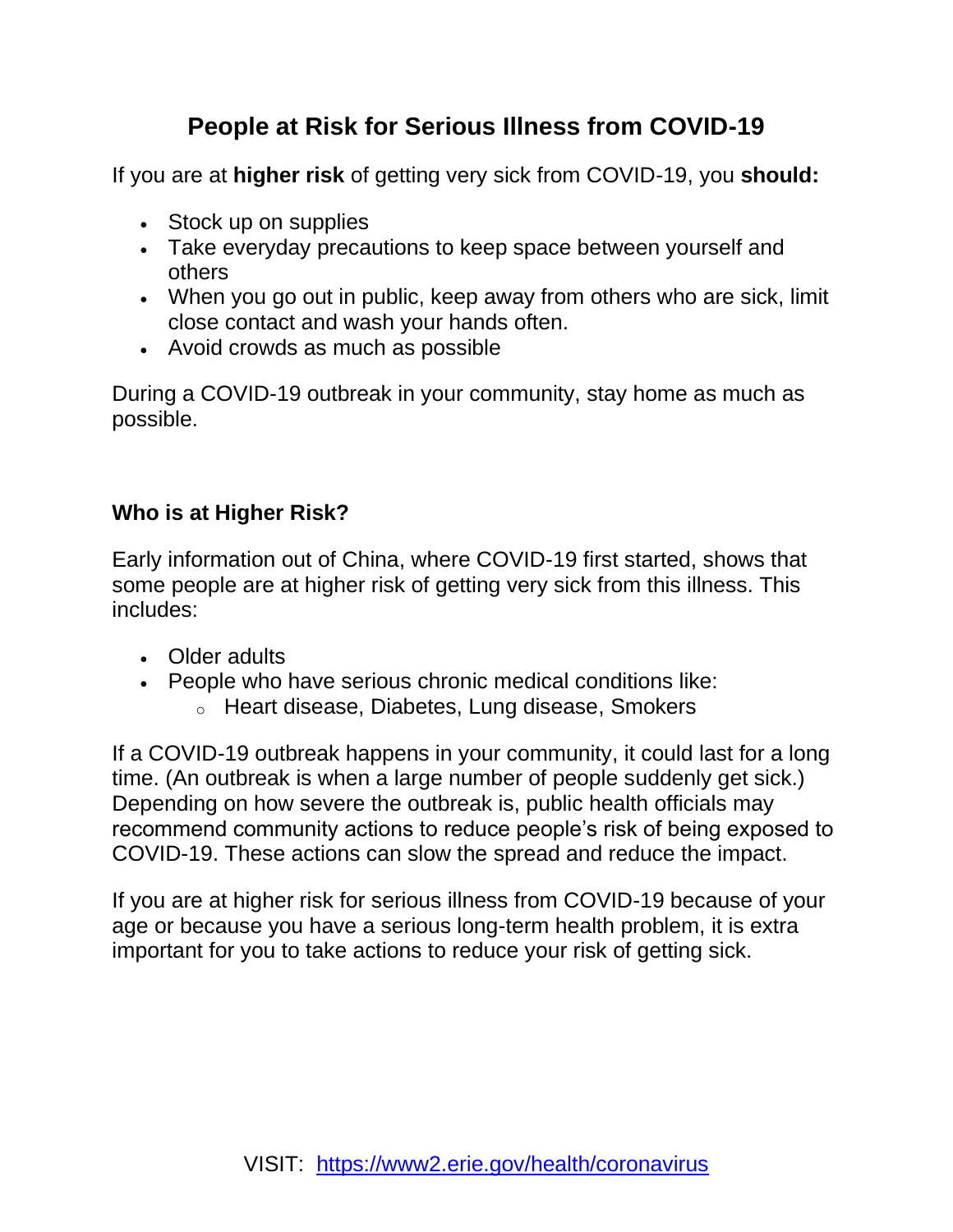#### **Get Ready for COVID-19 Now**

#### • **Have supplies on hand**

- o Contact your healthcare provider to ask about obtaining extra necessary medications to have on hand in case there is an outbreak of COVID-19 in your community and you need to stay home for a prolonged period of time.
- o If you cannot get extra medications, consider using mail-order.
- o Be sure you have over-the-counter medicines and medical supplies (tissues, etc.) to treat fever and other symptoms. Most people will be able to recover from COVID-19 at home.
- o Have enough household items and groceries on hand so that you will be prepared to stay at home for a period of time.

#### • **Take everyday precautions**

- o Avoid close contact with people who are sick
- $\circ$  Take everyday preventive actions
	- Clean your hands often
	- Wash your hands often with soap and water for at least 20 seconds, especially after blowing your nose, coughing, or sneezing, or having been in a public place.
	- If soap and water are not available, use a hand sanitizer that contains at least 60% alcohol.
	- To the extent possible, avoid touching high-touch surfaces in public places – elevator buttons, door handles, handrails, handshaking with people, etc. Use a tissue or your sleeve to cover your hand or finger if you must touch something.
	- Wash your hands after touching surfaces in public places.
	- Avoid touching your face, nose, eyes, etc.
	- Clean and disinfect your home to remove germs: practice routine cleaning of frequently touched surfaces (for example: tables, doorknobs, light switches, handles, desks, toilets, faucets, sinks & cell phones)
	- Avoid crowds, especially in poorly ventilated spaces.
	- Avoid unnecessary travel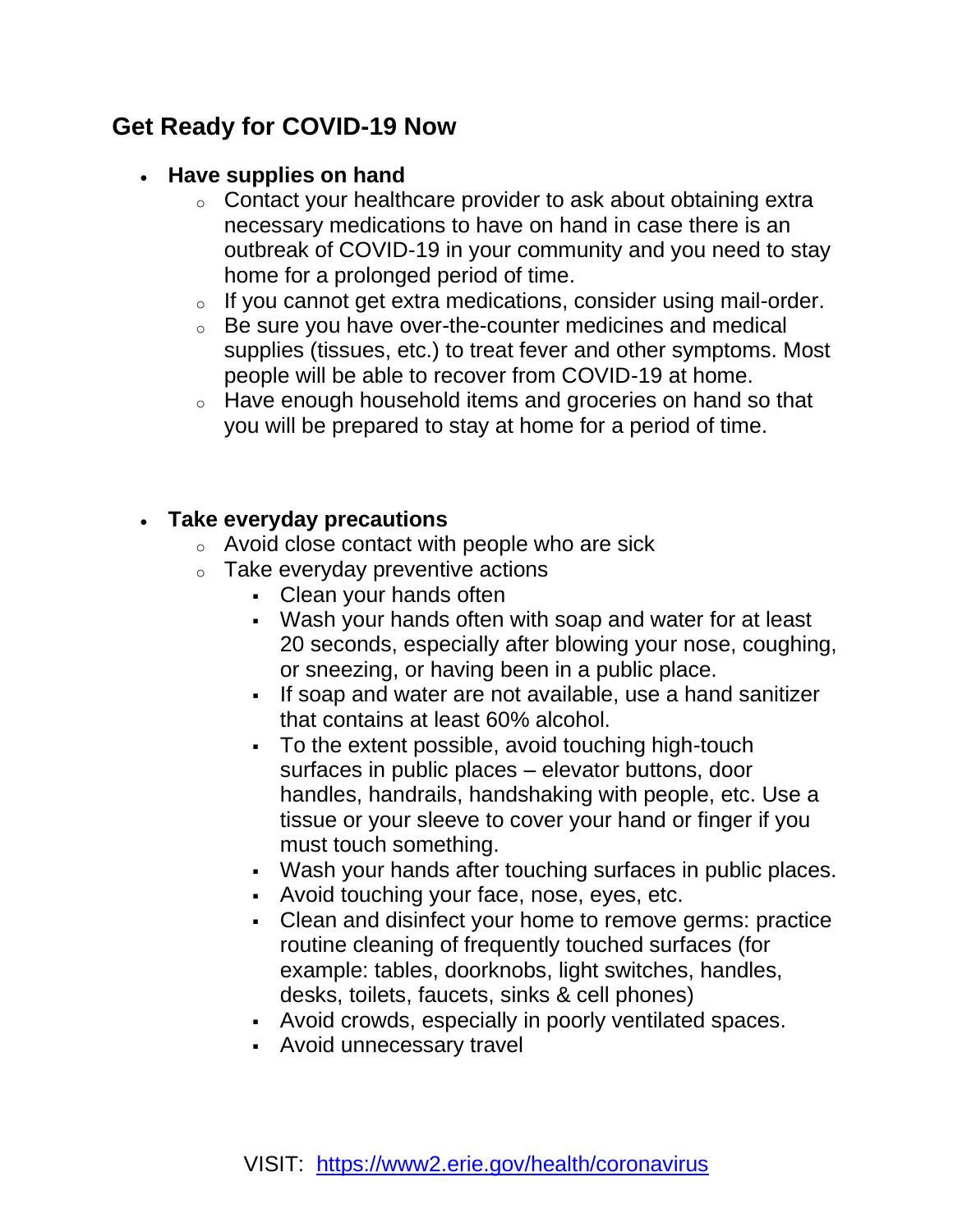- **If COVID-19 is spreading in your community, take extra measures to put distance between yourself and other people**  o **Stay home as much as possible.** 
	- Consider ways of getting food brought to your house through family, social, or commercial networks
- **[Have a plan for if you get sick:](https://www.cdc.gov/coronavirus/2019-ncov/community/home/get-your-household-ready-for-COVID-19.html)**
	- o **Consult with your health care provider for more information about** [monitoring your health for symptoms](https://www.cdc.gov/coronavirus/2019-ncov/hcp/guidance-prevent-spread.html#precautions)  [suggestive of COVID-19](https://www.cdc.gov/coronavirus/2019-ncov/hcp/guidance-prevent-spread.html#precautions)**.**
	- $\circ$  Stay in touch with others by phone or email. You may need to ask for help from friends, family, neighbors, community health workers, etc. if you become sick.
	- $\circ$  Determine who can provide you with care if your caregiver gets sick

#### **Watch for symptoms and emergency warning signs**

- Pay attention for potential COVID-19 symptoms including, fever, cough, and shortness of breath. If you feel like you are developing symptoms, call your doctor.
- If you develop emergency warning signs for COVID-19 get **medical attention immediately**. In adults, emergency warning signs\*:
	- o Difficulty breathing or shortness of breath
	- o Persistent pain or pressure in the chest
	- o New confusion or inability to arouse
	- o Bluish lips or face

\*This list is not all inclusive. Please consult your medical provider for any other symptom that is severe or concerning.

#### **What to Do if You Get Sick**

- **Stay home and call your doctor**
- **Call your healthcare provider** and let them know about your symptoms. This will help them take care of you and keep other people from getting infected or exposed.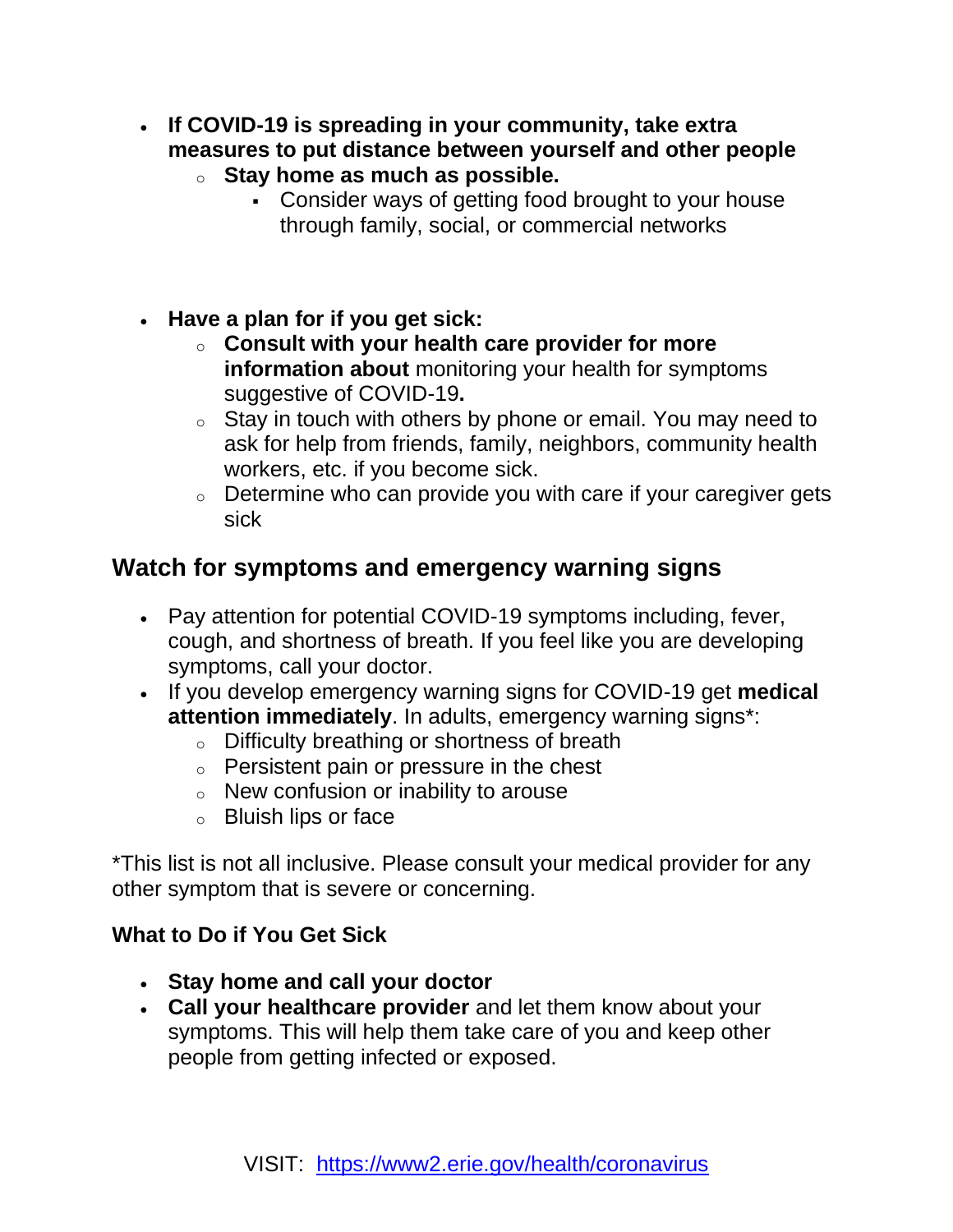- If you are not sick enough to be hospitalized, you can recover at home. Follow CDC instructions.
- Know when to get emergency help (severe Respiratory Distress)
- Get medical attention immediately if you have any of the emergency warning signs listed above.

#### **What Others can do to Support Older Adults**

- Community preparedness planning for COVID-19 should include older adults and people with disabilities, and the organizations that support them in their communities, to ensure their needs are taken into consideration.
	- $\circ$  Many of these individuals live in the community, and many depend on services and supports provided in their homes or in the community to maintain their health and independence.
- **Long-term care facilities** should be vigilant to prevent the introduction and spread of COVID-19. [Information for long-term care](https://www.cdc.gov/coronavirus/2019-ncov/healthcare-facilities/prevent-spread-in-long-term-care-facilities.html)  [facilities can be found here.](https://www.cdc.gov/coronavirus/2019-ncov/healthcare-facilities/prevent-spread-in-long-term-care-facilities.html)

#### **Family and Caregiver Support**

- Know what medications your loved one is taking and see if you can help them have extra on hand.
- Monitor food and other medical supplies (oxygen, incontinence, dialysis, wound care) needed and create a back-up plan.
- Stock up on non-perishable food items to have on hand in your home to minimize trips to stores.
- If you care for a loved one living in a care facility, monitor the situation, ask about the health of the other residents frequently and know the protocol if there is an outbreak.

The Novel Coronavirus Hotline operated by the NYS Department of Health **(1-888-364-3065)** has the most accurate and updated information on the Coronavirus for New York residents.

For Environmental/Infection Control information call Patty Ann 858-7101.

NYS Connects Hotline 858-8526.

CDC:<https://www.cdc.gov/coronavirus/2019-nCoV/index.html>